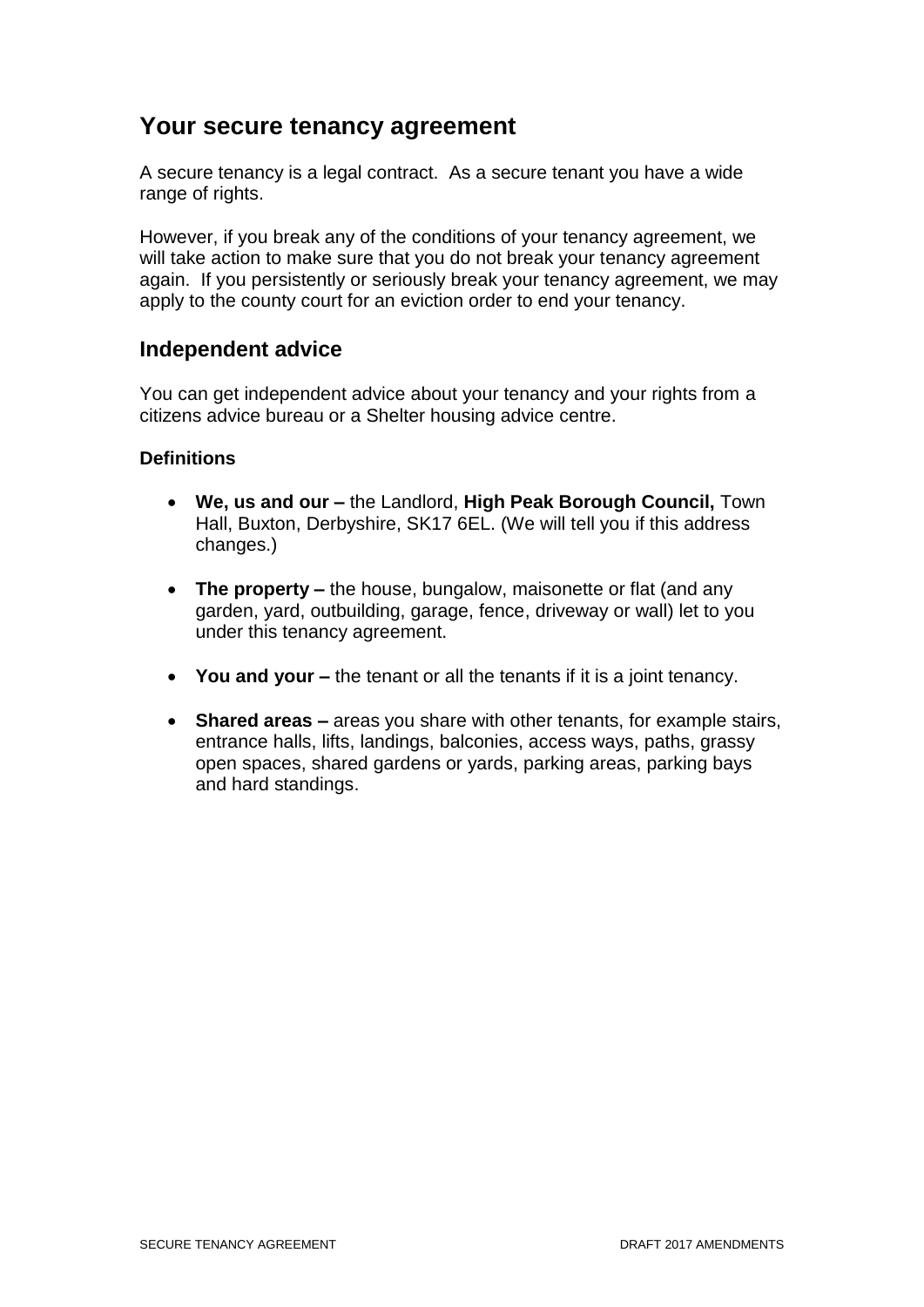#### **Part 1 – Your rights as a secure tenant**

As a tenant of High Peak Borough Council, you have a secure tenancy.

You can contact us at the following address.

High Peak Borough Council Town Hall Buxton **Derbyshire** SK17 6EL

## **1.1 Succession**

Members of your family may be able to take over your tenancy when you die. This is called succession. In the case of a joint tenancy, the surviving tenant will automatically take over the tenancy when the other joint tenant dies. If you are the sole tenant the following people also have a right to take over your tenancy when you die.

- Your husband, wife, civil partner or someone living with you as your partner.
- If your tenancy started before  $1<sup>st</sup>$  April 2012, any other family member or relative who has lived with you for at least the last 12 months before death. We will ask them to prove how long they have lived with you.

A tenancy can only be passed over through succession once.

You can find more information about succession in the tenants' handbook.

## **1.2 Your right to assign your tenancy**

In certain circumstances, you have the right to assign (legally hand over) your tenancy to someone else, for example, as part of a mutual exchange or because of a court order during a divorce or childcare proceedings.

You may be allowed to hand over your tenancy to another family member (as explained in section 113 of the Housing Act 1985) if that person would be entitled to take over your tenancy by succession. You cannot legally hand over your tenancy if you owe us any rent.

If you are able to legally hand over your tenancy, you can only do this in writing. We will arrange this for you.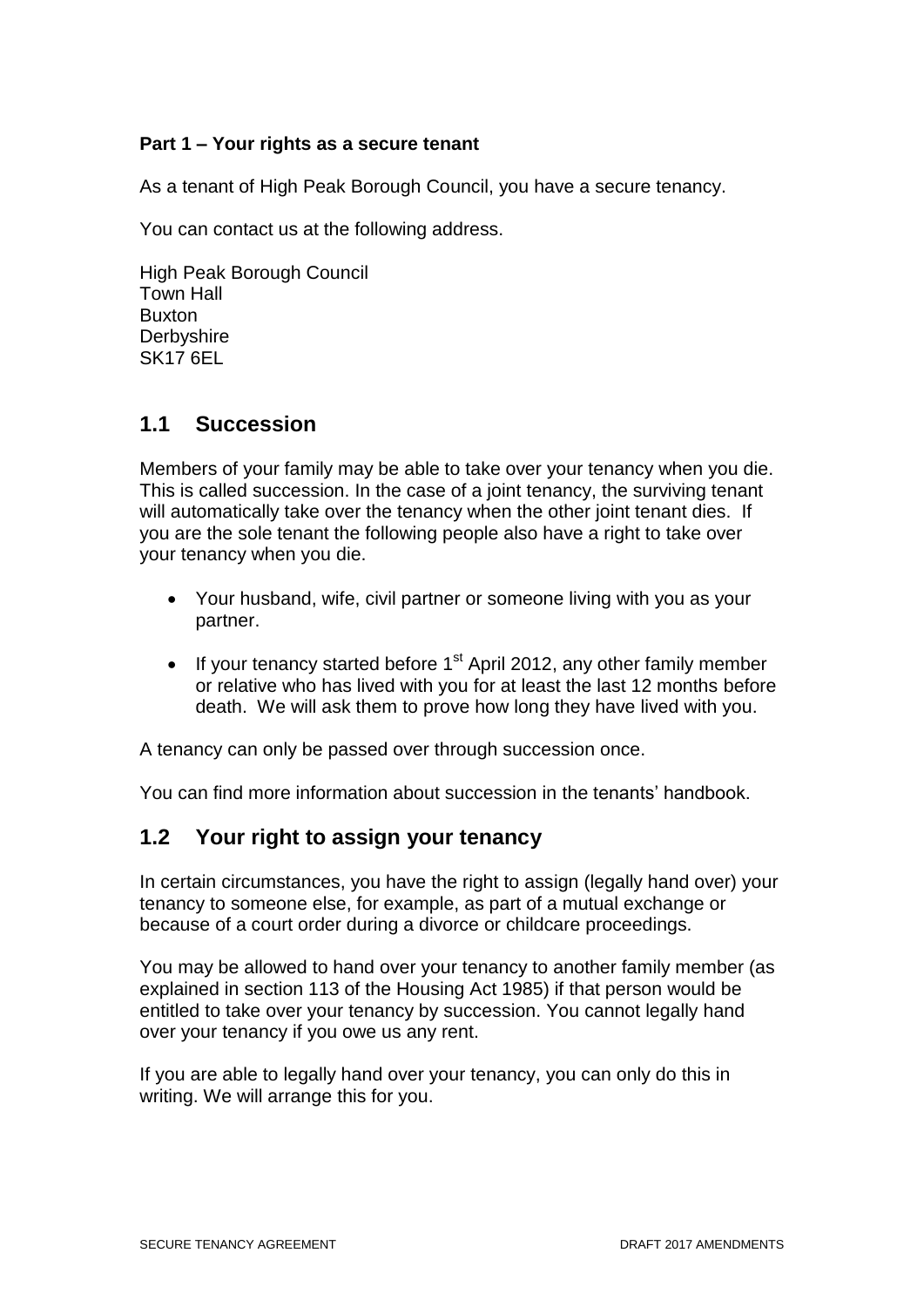### **1.3 Your right to have repairs carried out**

- 1.3a We will keep in repair the structure and exterior of your house (including drains, gutters and external pipes) and we will keep in repair and proper working order the services for the supply of water, gas and electricity together with basins, sinks, baths and sanitary conveniences, but not other fixtures, fittings and appliances for making use of the supply of water, gas or electricity like water hoses, fuses and plugs, except those needed for heating your home and heating water.
- 1.3b If you live in a flat or property with shared areas of your building, we will keep in repair the shared areas including entrances, stairways and passageways, lifts, fire doors, fire-fighting equipment, smoke detectors and door security systems.
- 1.3c If you have changed or improved installations in your home, you are responsible for looking after, repairing or replacing them. We will only repair them if you have told us about them and we have agreed in writing to look after and repair them.
- 1.3d If you, people who live with you or your visitors cause damage to the property deliberately, by neglect or misuse, you are responsible for repairing it. If you don't do the repairs we may do the repairs and charge you for them.

Once you report a repair to us, we will give it priority in line with our Repairs Priority Scheme. If you have a disability that means you need the repair carrying out sooner than the Repairs Priority Scheme says you need to tell us when you report the repair. You can find more information about repairs in the tenants' handbook and in section 2.8 of this agreement.

## **1.4 Your right to be consulted**

We must consult you about important changes, such as:

- major building work;
- changes in how we manage your home;
- changes in the way we charge and collect your rent;
- changes to other costs associated with your tenancy; and
- changes to this tenancy agreement.

You can find more information about this in the tenants' handbook.

# **1.5 Your right to information**

We must give you a tenancy agreement and information on your rights. If you would like to see other information, for example performance figures and policies, please contact us.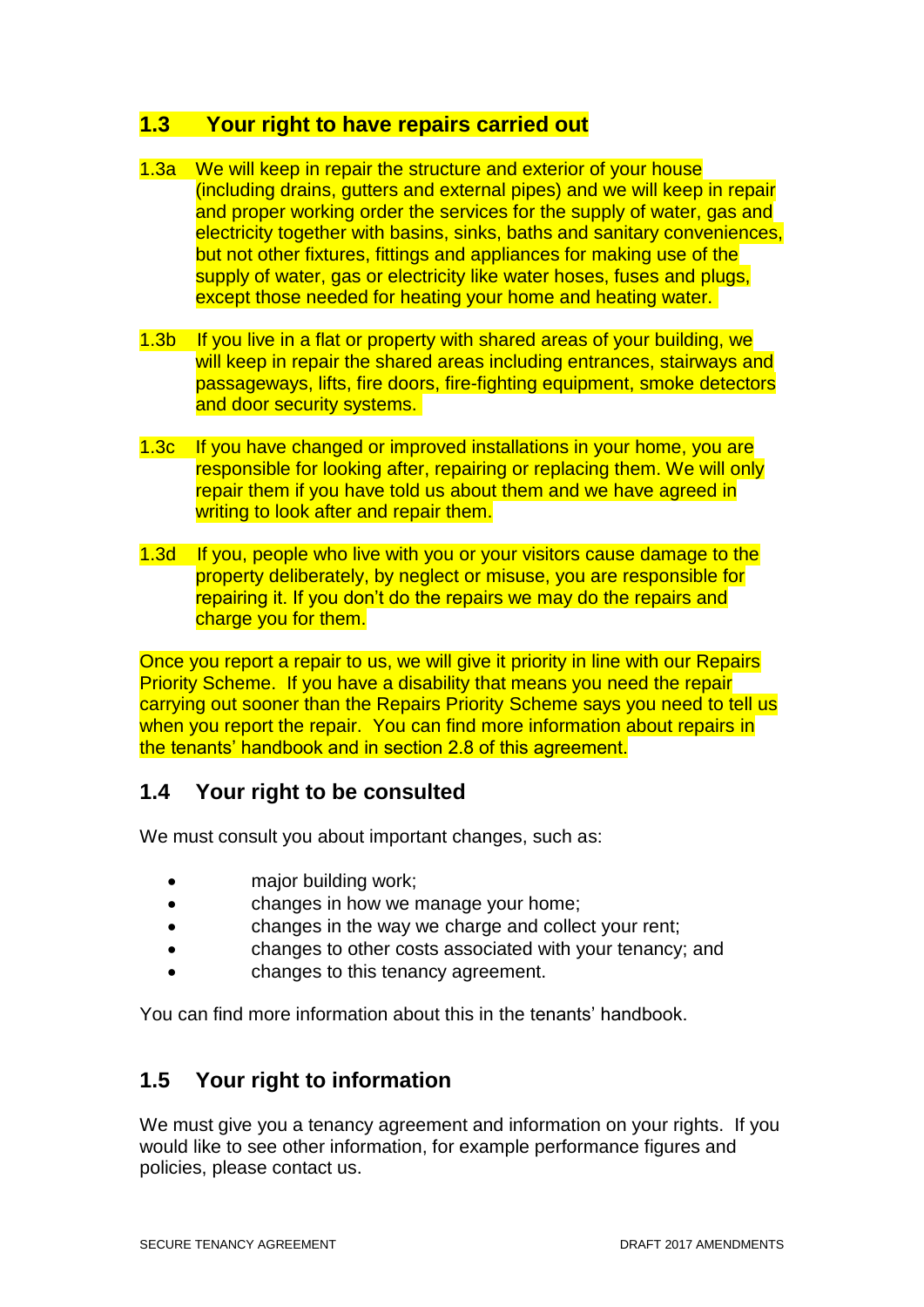The Data Protection Act 1998 gives you the right to look at information we hold about you. In certain circumstances, you will not be able to see everything, for example details about other tenants. We will give you a copy of this information, but you will have to pay an administration fee. Please contact us to arrange this.

# **1.6 Your right to take in lodgers**

You can take in lodgers without our permission, but we strongly recommend that you let us know. It is important to remember that you must not overcrowd your home by taking in lodgers. You will be responsible for legally evicting your lodgers if you want them to leave. You must be aware of the rules to do with Housing Benefit, Council Tax or other benefit payments before you take in lodgers. If you take in lodgers you may get less benefit. If you receive benefits you should contact the relevant agency straightaway if a lodger moves in. You can find more information about this in the tenants' handbook

# **1.7 Your right to sublet your home**

You may be able to sublet part of your home, but you must first get our written permission. Subletting without our permission is a criminal offence. You cannot sublet all of your home. You can find more information about this in the tenants' handbook

# **1.8 Your right to buy your home**

You have the right to buy your home if you have been a council tenant and you have had a secure tenancy for at least three years (or as set by the government). However, the Right to Buy Scheme does not apply to some properties, including sheltered housing. For more information, please contact us.

# **1.9 Your right to exchange your home**

In certain circumstances, you have the right to exchange your home for a council or housing-association home in the High Peak or another council area. However, you must get our written permission first. If you exchange your home without our written permission, we will take legal action to evict you. You will not be able to return to your original home and we will not offer you another property.

# **1.10 Your right to improve your home**

You have the right to make certain improvements and alterations to your home, for example, fitting a new kitchen, new bathroom or painting outside. You must get our written permission before you carry out any work, and you must also carry out the work within the guidelines we give you. You can find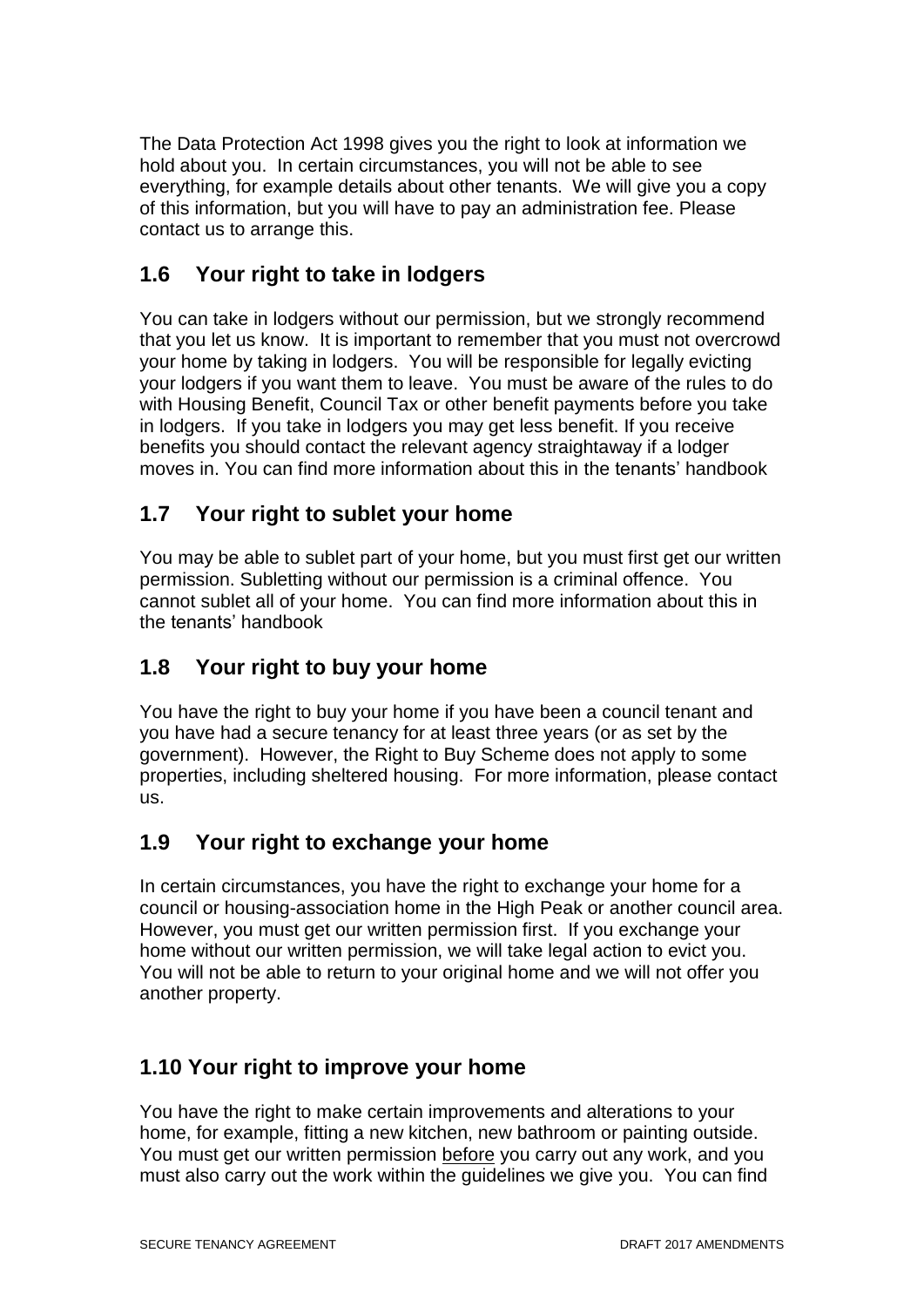more information about this in the tenants' handbook and in section 2.9 of this agreement.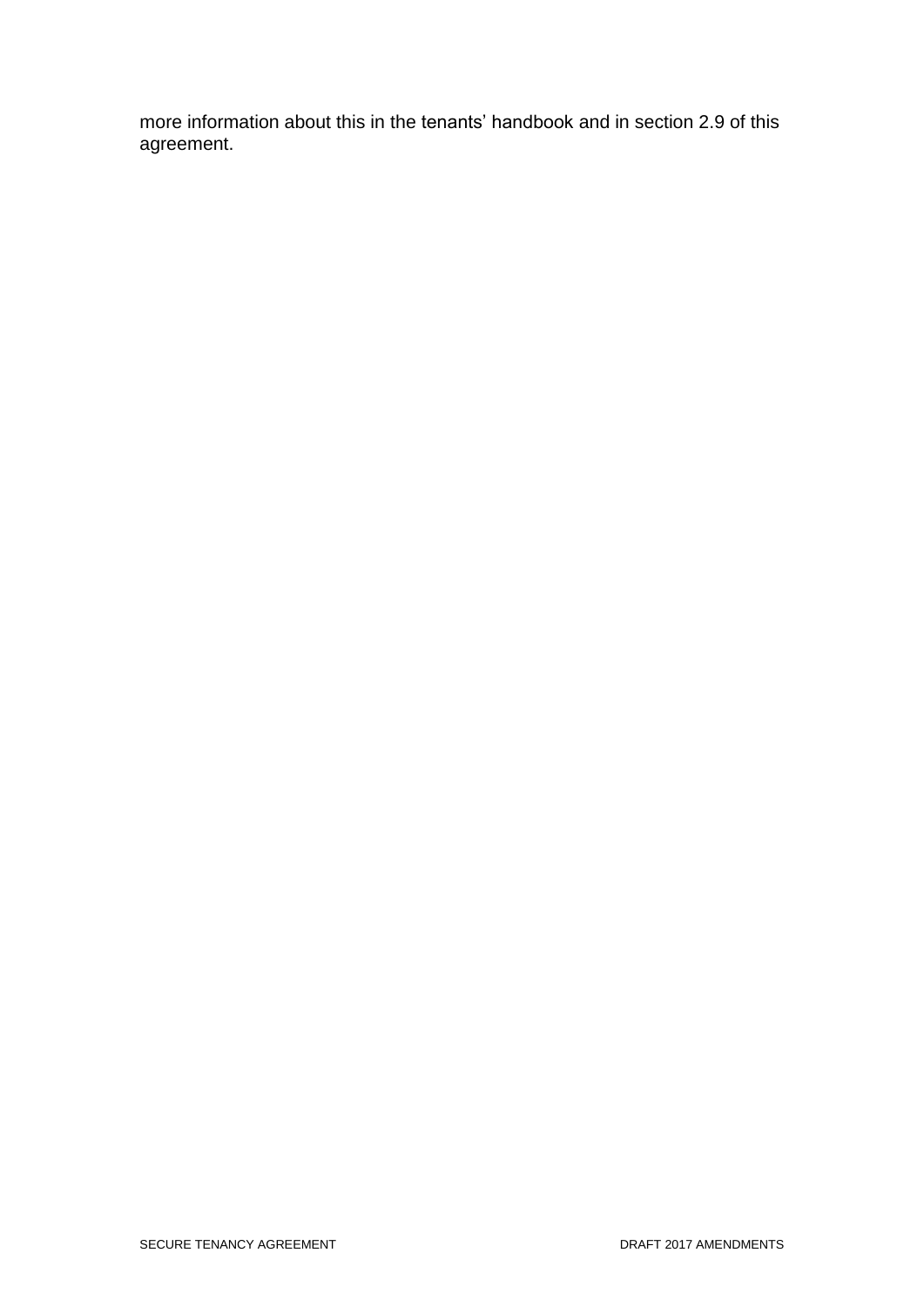## **Part 2 – Your responsibilities as a secure tenant**

#### **2.1 False statement**

- 2.1a If you or someone acting on your behalf has:
	- made a statement in your application for your home which you knew was false or which you thought could be false; or
	- given false information to one of our officers;
	- knowingly withheld information from one of our officers

and that meant we offered you a property you were not entitled to, we will take legal action to evict you. We will only offer you another property in very exceptional circumstances.

#### **2.2 Paying your rent and other money you owe us**

- 2.2a You must pay all of your rent and any other tenancy charge due from the date your tenancy started. We usually charge rent to your account every Monday, unless it is a 'no-collection' week (when we do not charge rent). However, if you owe us rent, you must continue to pay us during these no-collection weeks. There are four no-collection weeks each financial year – usually two at Christmas and two at the end of the financial year. You must pay your rent every Monday unless you have made a separate agreement with us (for example to pay monthly).
- 2.2b Tenancy charges include anything you must pay for as a result of your tenancy, for example:
	- communal services (including but not limited to lighting, heating & hot water, grounds maintenance etc)
	- a Carelink alarm if you live in a designated property
	- paying back any Housing Benefit you have been overpaid.

You may also have to pay us for other things, such as but not limited to:

- rent for a garage;
- charges if you deliberately damage your home (we call these 'recharges');
- carrying out repairs you are responsible for (we call these 'recharges'); and
- **court costs.**

2.2c If you do not pay your rent or any other tenancy charges you must pay as a result of your tenancy, we will take action to get back the money you owe us. In serious cases, we can take legal action to evict you from your home. We will add the cost of taking legal action (for example legal fees and court costs) to the amount that you already owe us.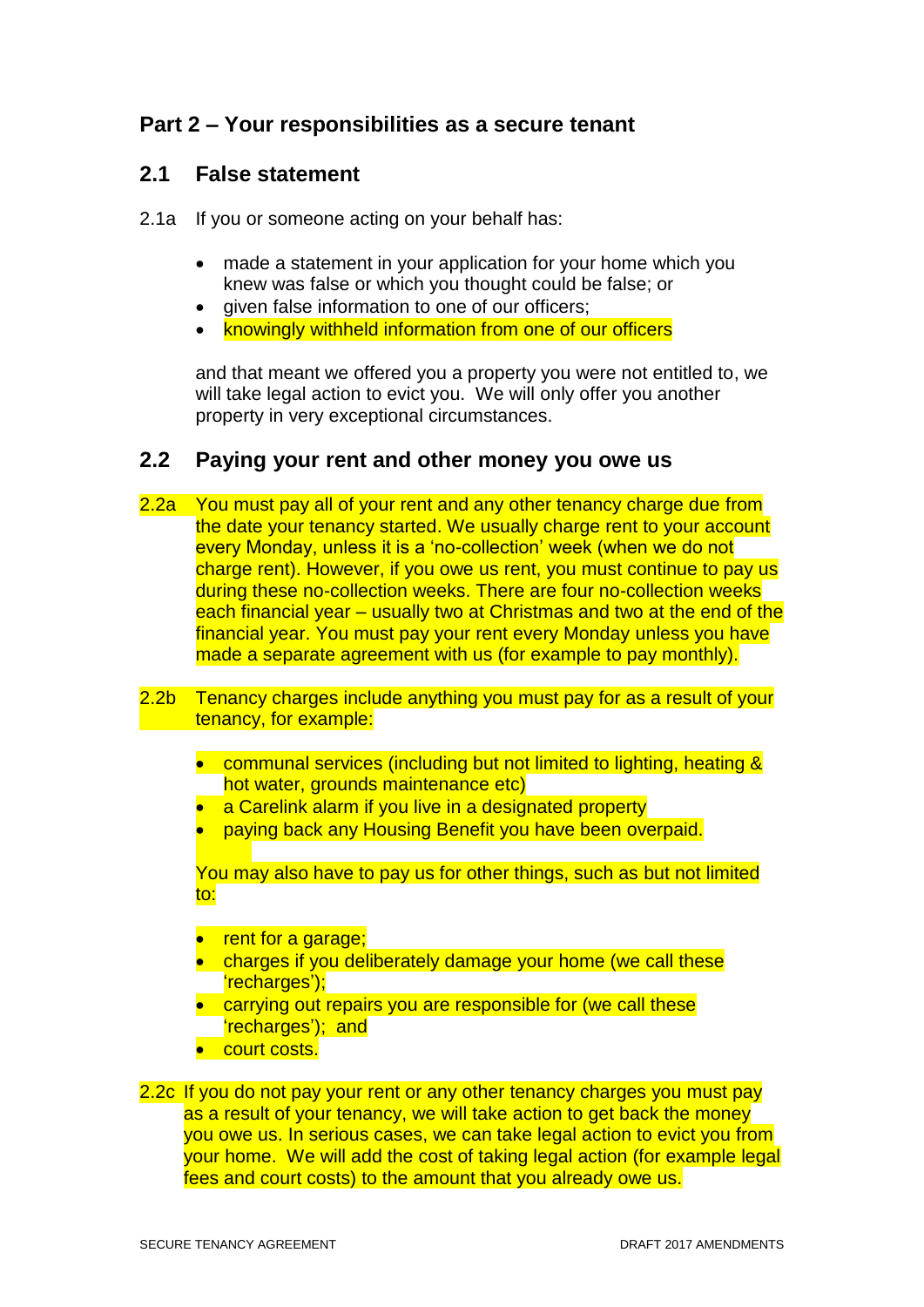If you are struggling to pay your rent or any other tenancy charges, you should contact us straight away, and we will be able to give you advice. You must inform us of any personal circumstances that may make paying your rent or any other tenancy charges a problem. You may also want to get independent advice, for example from Citizens Advice or an independent legal advisor.

- 2.2d You must not refuse to pay your rent or any other tenancy charges for any reason. You must also not keep all or part of the rent or any other money you owe under the tenancy agreement for any reason.
- 2.2e You must pay any housing-related tenancy charges (for example the warden call service) for the property. Where a property is designated as having this service, the tenancy charge is still payable even if you choose not to access the service.
- 2.2f You must repay any money you owe us from a previous tenancy, for example rent and any associated costs you still owe us or the cost of repairing deliberate damage. If you do not keep to a plan to pay back the money you owe us and you are still a council tenant we can take legal action to evict you from your home or take court action against you to recover the money. We may add any legal fees and court costs we have from taking legal action to your debt.
- 2.2g If you are a joint tenant, you and all other named tenants are jointly responsible (this is known as being 'jointly and severally liable') for paying:
	- all rent and any other money you owe us;
	- any tenancy charges; and
	- any money you owe from a previous tenancy.

This means that we can ask you to pay back all the money which you and the other joint tenant owe us.

If you (or another joint tenant) leave the property, you must contact us for advice on how to legally end your or their part in the tenancy. If you do not do this, by law you will still be responsible for any rent, debts or tenancy charges, even though you are no longer living in the property.

- 2.2h We may vary the amount of rent or tenancy charges you have to pay. If we are changing your rent or tenancy charges, we will give you 28 days notice in writing.
- 2.2i You are responsible for making sure that you receive any Housing Benefit, Universal Credit, Supporting People or other benefit payments which you are entitled to. You must pay any housing costs received as part of your Universal credit payments onto your rent account straightaway.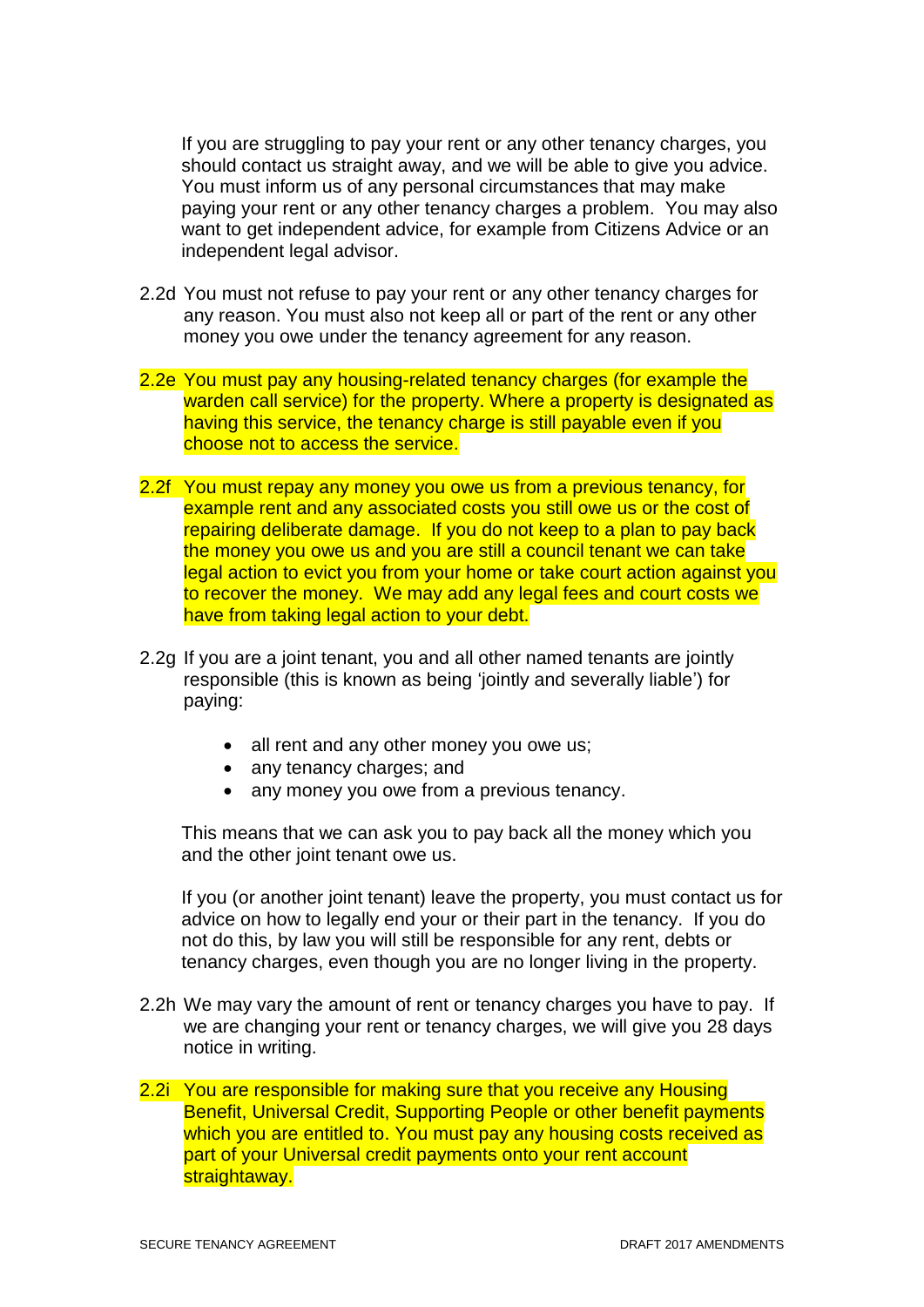## **2.3 Using the property**

- 2.3a You must live in the property as your only or main home. You must not sublet all of your home. You may be able to sublet part of your home, but only if you have our written permission. For advice on subletting your home, please contact us.
- 2.3b If you are going to be away from your home for more than 28 days, you must tell us. You must give us a contact address or an address where we can send you any letters. You must take reasonable steps to make sure that your property is safe and secure, and that we can get into your home in an emergency.
- 2.3c If you are going to be away from your home for more than 3 months and you haven't contacted us to discuss this we will presume that it is no longer your only or main home and take the necessary legal steps to recover possession of the property. The court could order costs against you if this happens.
- 2.3d You must not put up any structures (for example, a garage, pigeon loft or shed) at the property without our permission. If we give you permission to put up a structure, you must not allow any person to sleep in it.
- 2.3e You or anyone living with you may not alter or improve your home in any way, unless you have our written permission. You can find more information about this in the tenants' handbook.
- 2.3f You must not use your home, drive, parking areas, shared areas, service roads, grass verges or other land we own to:
	- carry out any illegal activity, for example, dealing or taking drugs, prostitution, or storing stolen items;
	- run a business without first getting our written permission;
	- keep or use paraffin, petrol or any other dangerous materials; or
	- advertise or sell motor vehicles or bicycles.
- 2.3g You must not allow your home to be overcrowded. If you are unsure how many people are allowed to live in your particular type of property please contact us for advice before anyone moves in.
- 2.3h You, anyone living with you or anyone visiting your home must not interfere with the security and safety equipment in shared areas. You must not jam open security doors or door-entry systems, and you must not let anyone you don't know into the property if they do not have relevant identification.
- 2.3i You, anyone living with you or anyone visiting your home must not allow any part of it to become unusable or inaccessible, for example by storing so many items in a room that you cannot easily enter it.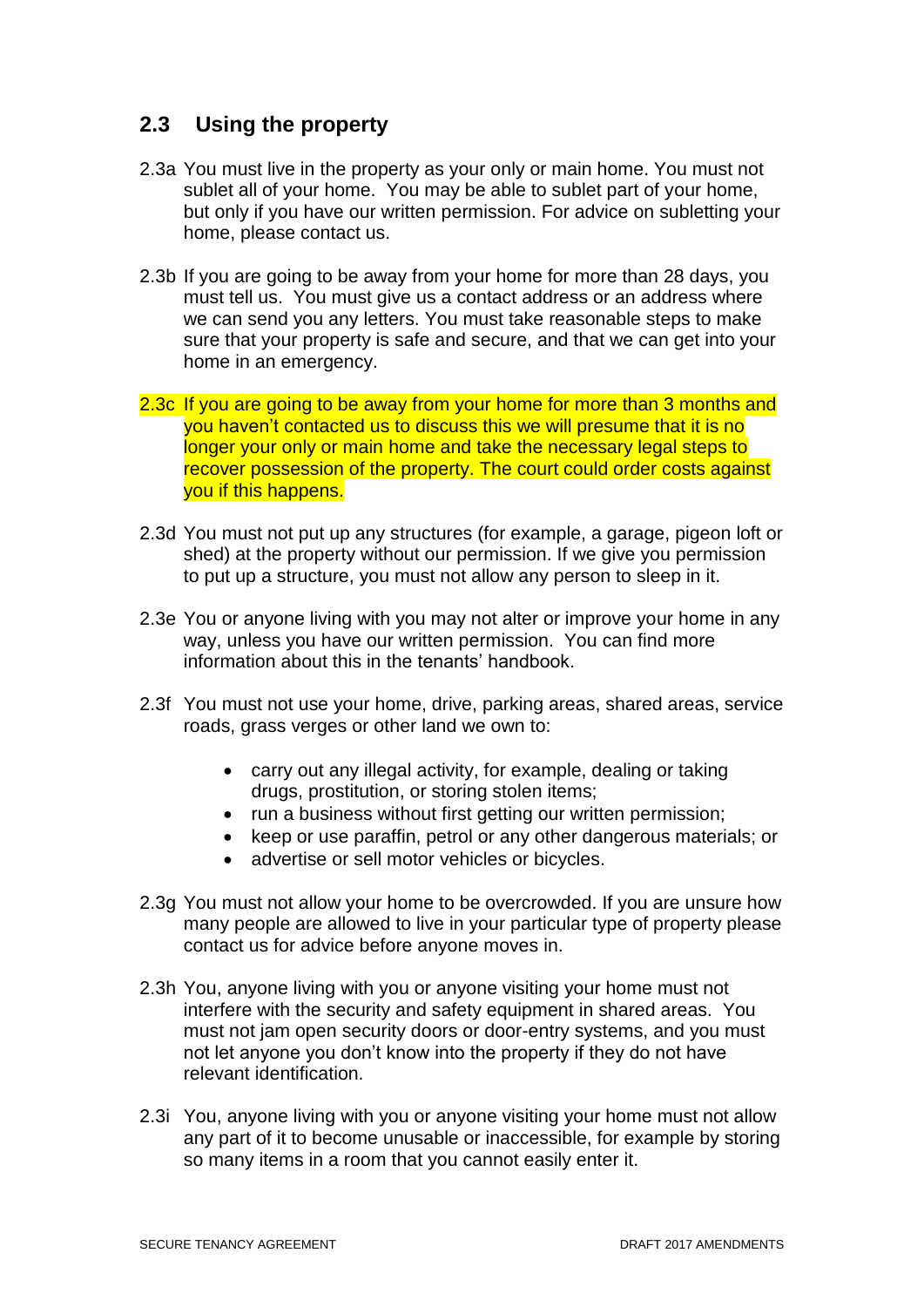2.3j You, anyone living with you or anyone visiting your home must not deliberately set fire to any part of your home or any shared areas. You must take reasonable steps to prevent fire within your home. You can find guidance on fire safety in the tenants' handbook. You can also contact us to arrange a Home Fire Safety Check.

## **2.4 Using vehicles at or around your home**

- 2.4a You must not park or repair any motor vehicle, caravan, trailer or boat in any parking area, garage or shared area without getting our written permission first. You must also not park or repair any motor vehicle, caravan, trailer or boat at your home or in your garden if this will cause a nuisance or annoy or upset someone else. We may give you permission to keep these vehicles at your home, but we may ask you to keep to certain conditions, for example we may ask you to provide a suitable hard standing and a dropped kerb (in line with regulations from the Highways Authority).
- 2.4b You must not park or repair any motor vehicle, caravan, trailer or boat on any verge or road or on any land which we maintain for our residents to enjoy.

If you do park or repair any motor vehicle, caravan, trailer or boat on areas we maintain, you will have to pay for any damage you cause to verges, kerbs or land.

- 2.4c You must not allow anyone to sleep in a motor vehicle, caravan, trailer or boat parked outside your home. This includes in your garden, in shared areas, on pathways, on public roads, on pavements and so on.
- 2.4d You, anyone living with you and anyone visiting your home, must not park or leave a motor vehicle, caravan, trailer or boat anywhere that may block access for other residents or emergency-service vehicles.
- 2.4e You, anyone living with you and anyone visiting your home, can only store or park electric mobility scooters in specific areas in shared areas with our written permission.

If we do give you permission to bring a scooter inside a shared area you must make sure that you meet the charging arrangements and use the parking space we agree with you. You must operate the scooter at the lowest speed while in shared areas.

2.4f You must not store, load or unload scrap metal, strip down vehicles or persistently repair motor vehicles, caravans, trailers or boats on your drive, parking areas, shared areas, service roads, grass verges or any land we own.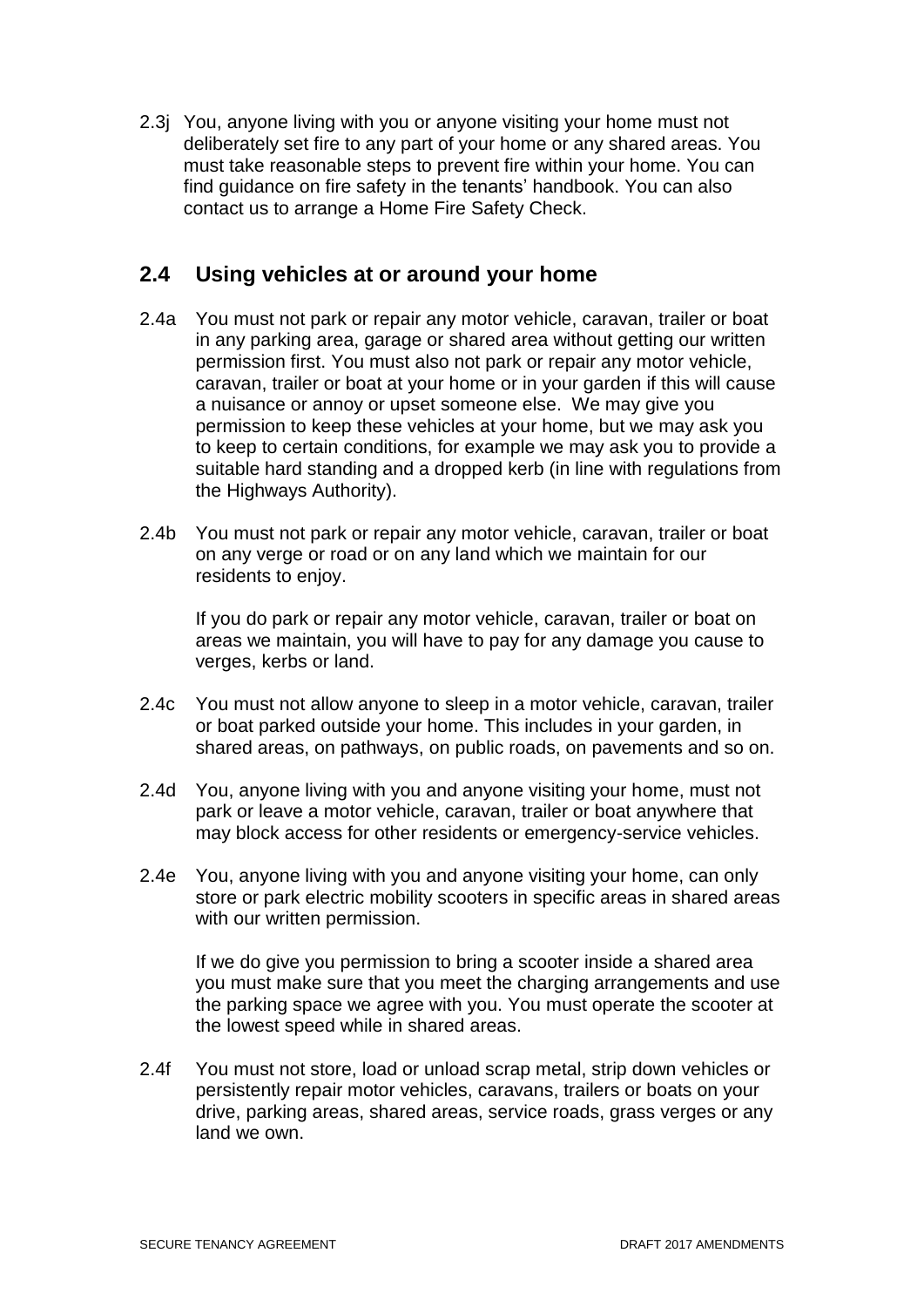- 2.4g You, anyone living with you and anyone visiting you must not bring mopeds, motorcycles or similar vehicles inside your home or onto indoor or covered shared areas.
- 2.4h You must not keep vehicles which the Driver and Vehicle Licensing Agency (DVLA) say are SORN (off the road) or which are not taxed, on any verge, road or any land we maintain. This includes car parks and garage sites. We will remove and dispose of any SORN or untaxed vehicles.

# **2.5 Antisocial behaviour**

- 2.5a You are responsible for your own behaviour and the behaviour of every person (including children) living in or visiting your home.
- 2.5b You, anyone living with you (including children) or anyone visiting your home must not cause a nuisance to, annoy or disturb someone else.

#### **Examples of things that can cause a nuisance to, annoy or disturb someone else**

- Playing loud music or having loud parties that people can hear outside your home
- Banging and slamming doors
- Using airguns and fake guns in and around your home or on walkways, paths and other shared areas
- Playing ball games close to properties
- Skateboarding, rollerblading, cycling, riding mopeds or mini motorbikes on walkways, paths and in other shared spaces
- Dumping rubbish, littering and fly-tipping or allowing waste to accumulate in or around your property
- Damaging property
- Spraying or writing graffiti or vandalism
- Throwing objects out of windows or off balconies
- Dogs barking and dog mess or not controlling your pets
- Bonfires
- People gathering and standing around in the street
- Not controlling children living at or visiting your home
- 2.5c You and anyone living with you or visiting your home must not harass any other person.

#### **Examples of harassment**

 $\bullet$  A hate incident or hate crime  $-$  This is a specific type of harassment, committed against a person or their property because of their: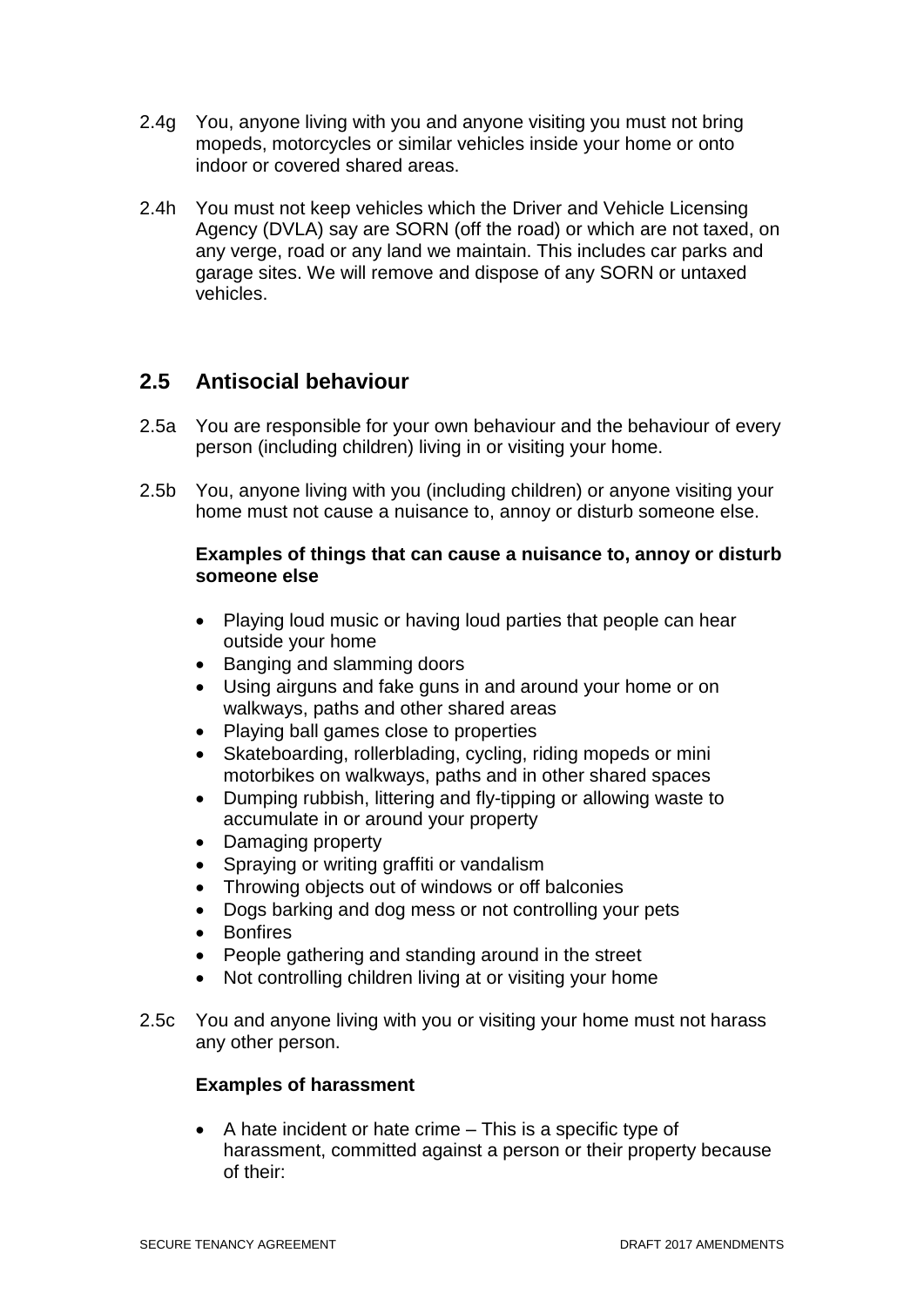- o ethnic background;
- o nationality;
- o sex or sexual identity;
- o sexuality; or
- o disability.
- Harassment committed against a person because:
	- o of their age;
	- o they are married or in a civil partnership; or
	- $\circ$  they are pregnant.
- Using or threatening to use violence.
- Using abusive or insulting words or behaviour.
- Damaging or threatening to damage another person's home or belongings.
- Writing threatening, abusive or insulting graffiti.
- Doing anything that interferes with the peace, comfort or convenience of other people.
- Posting threatening, abusive or insulting comments online or on social media
- 2.5d You and anyone living with you or visiting your home must not be aggressive or violent or threaten to be violent towards any other person (whether they are living with you or in another property in the area) in any way. You or anyone living with you must not harass or abuse (mentally, emotionally, physically, financially or sexually) anyone or force anyone who lives at the property to leave home.
- 2.5e You and anyone living with you or visiting your home must not be convicted of a criminal offence. We will treat the following offences, and those which take place in the area you live, very seriously.
	- Arson
	- Violent offences, including sexual offences
	- Rioting or rioting-related offences
	- Harassment
	- Theft and fraud
	- Criminal damage
	- Drug taking or dealing
- 2.5f You, anyone living with you (including children) or anyone visiting your home must not use your home or the area around it for anything illegal, such as but not limited to prostitution, selling, storing, growing or manufacturing drugs, or selling or storing stolen goods.
- 2.5g You and anyone living with you (including children) or visiting your home must not make false or malicious complaints about the behaviour of another person or encourage someone else to do so.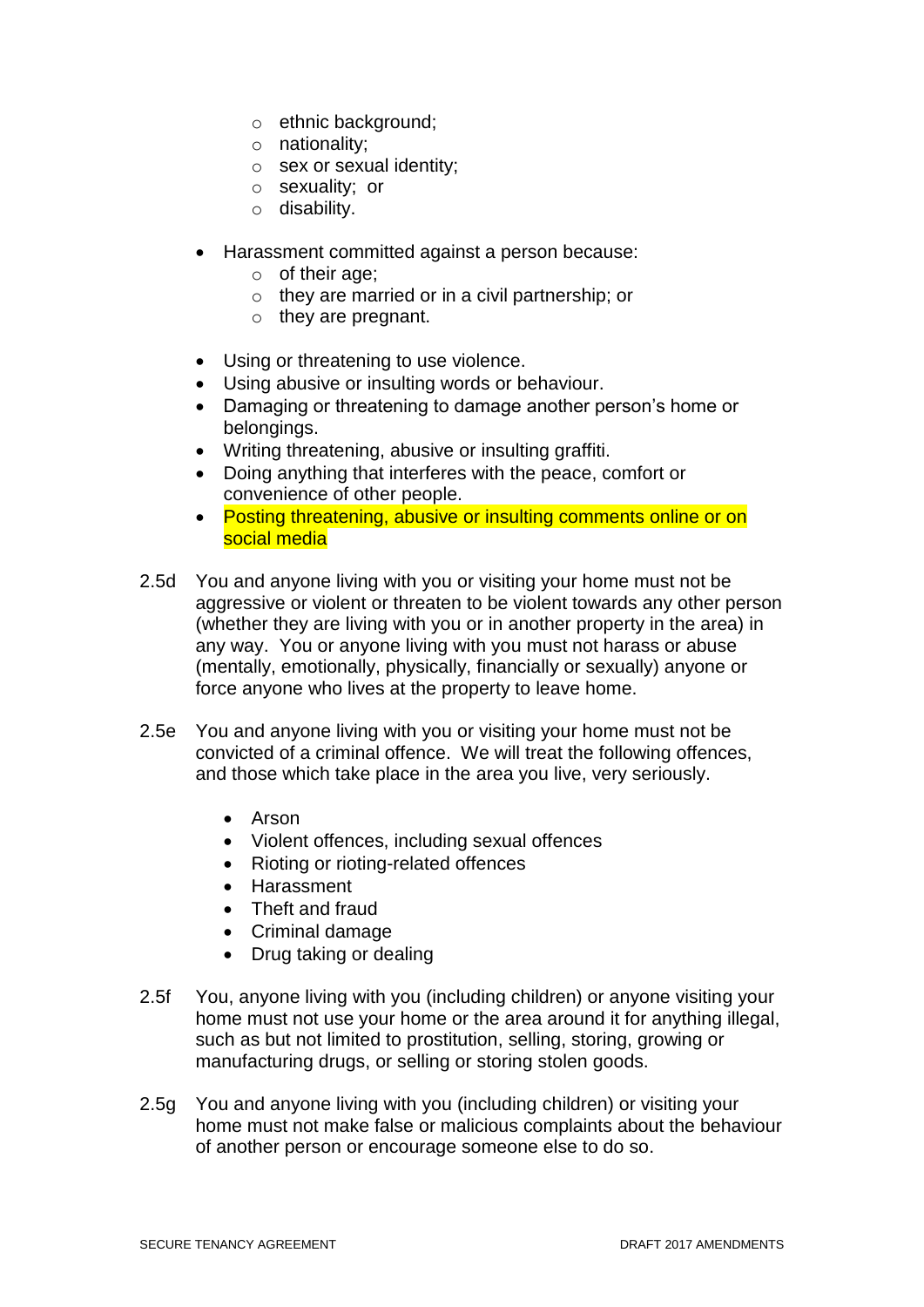- 2.5h You and anyone living with you (including children) or visiting your home must not deliberately provoke or encourage another person to behave in a way that would break the law or a condition of their tenancy, or the tenancy of the person they live with.
- 2.5i You must not keep any weapons at your property, for example firearms, without the correct licenses and without our written permission; any such item must be stored securely in accordance with the agreed legislation. Any item with a primary purpose of causing injury or could cause injury to a person which is kept within your property, including but not limited to swords, machetes and other bladed weapons, must be safely and securely stored.

You can find more information about how we deal with antisocial behaviour in the tenants' handbook.

## **2.6 Keeping pets and other animals**

- 2.6a You need our permission to keep any pets (for example, dogs, cats and birds), including livestock (for example horses, pigs, goats, chickens, ducks and geese) and exotic pets (for example snakes and poisonous spiders). We may not allow you to keep pets at certain types of property, for example in some flats, and we have the right to limit the number of pets you are allowed. You should get written permission from us before you home any animal, including working or assistance dogs . We will not allow you to keep breeds of dogs classed as 'dangerous' under the Dangerous Dogs Act 1991.
- 2.6b You and anyone living with you must remove any animal mess your pet or other animals at your home have caused in any part of your home, garden, shared areas, parking areas, walkways, paths, grass verges or any land we own which is for the public to enjoy.
- 2.6c You must keep all pets and other animals at your home under proper control. You must not let them frighten or annoy anyone or cause a nuisance. If you do not keep your pet or other animal under proper control we will take away our permission and you will have to find another home for them.
- 2.6d You and anyone living with you must make sure that your pet does not stop our employees, contractors or agents from coming into your home to carry out work. You must also make sure that your pet does not cause anyone physical or mental harm.

## **2.7 Pests and vermin**

2.7a You, anyone living with you (including children) or anyone visiting your home must not behave in a way that encourages or allows pests or vermin into your home, garden, shared areas, parking areas,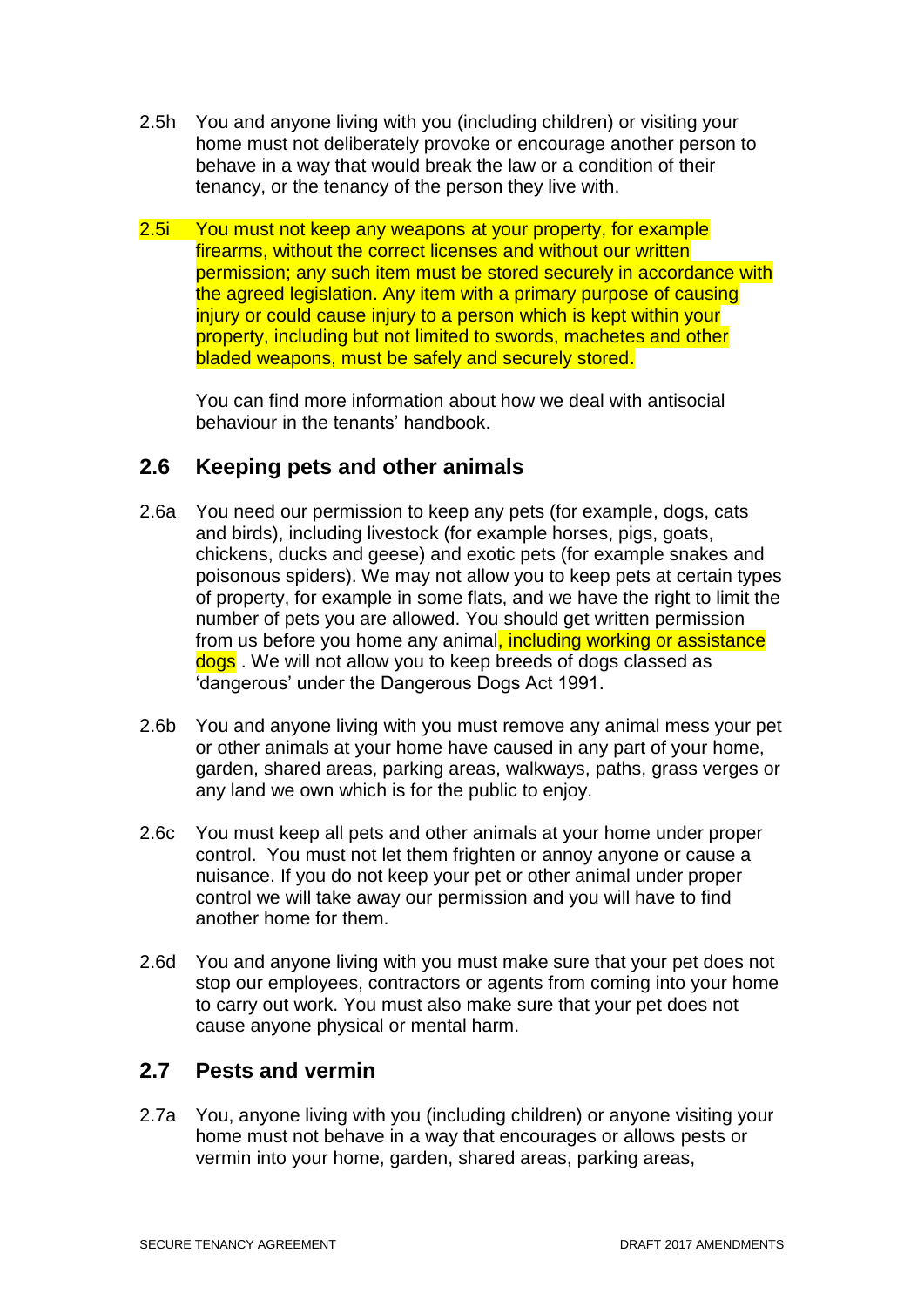walkways, paths, grass verges or any land we own which is for the public to enjoy.

- 2.7b You are responsible for making sure any infestation within your home is reported to Environmental Health and treated as soon as you become aware of it. The cost of some treatments, for example for rats, is free. However, if a charge is to be made to treat infestation, you are responsible for the costs of any treatment needed.
- 2.7c If you do not treat an infestation in your home as soon as you become aware of it and as a result it spreads into any shared areas we manage, you will be responsible for our costs for any treatment needed.
- 2.7d You and anyone living with you are responsible for ensuring that you have and use the correct waste disposal containers in line with the local arrangements for your area.
- 2.7e You and anyone living with you must make sure that your household waste, including recyclable or garden waste, is put out for collection regularly and in line with the local arrangements for your area.

#### **2.8 Repairs and maintenance**

- 2.8a You and anyone living with you must keep your home clean and tidy. You must carry out any decorating inside your home when it is needed.
- 2.8b You must keep your garden area clean and tidy. (This includes sheds, greenhouses, garages and so on.) You are responsible for maintaining all parts of your garden, including boundary markers such as but not limited to fences, gates and boundary hedges, at all times.
- 2.8c You must report any repairs that we are responsible for as soon as possible. You can find more information about this in the tenants' handbook.
- 2.8d You must carry out any repairs that you are responsible for as soon as possible. For more information, see 2.8n below. If we have to carry out any repairs that you are responsible for or which are caused by you not reporting a repair, you will have to pay the cost of the work.
- 2.8e You and anyone living with you must tell us about any damage to your home, no matter how it was caused.
- 2.8f You, anyone living with you (including children) or anyone visiting your home must not deliberately damage any part of your home or any of our property around your home.
- 2.8g If you, anyone living with you (including children) or anyone visiting your home causes any damage accidentally, deliberately or through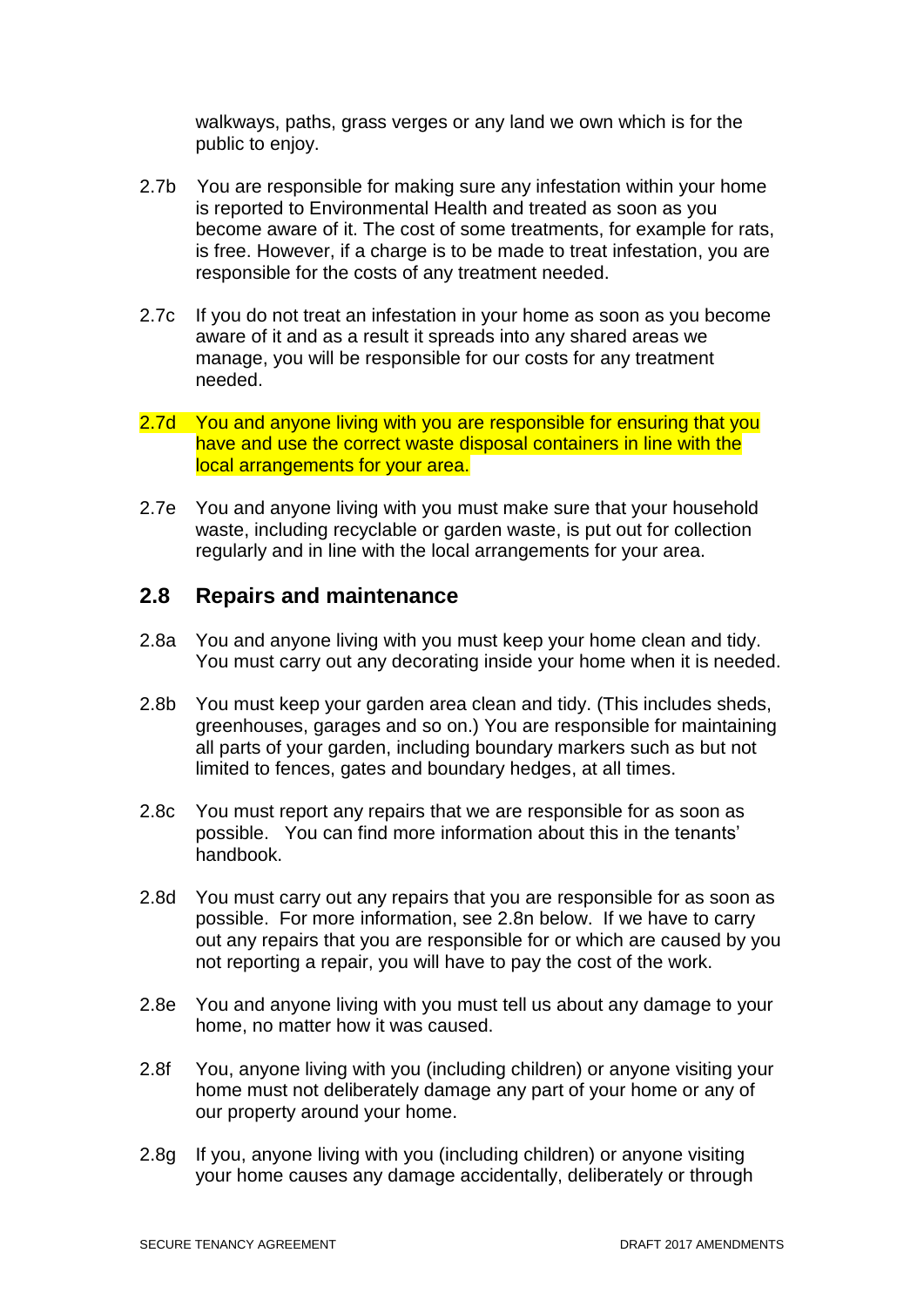neglect, you must pay for any repairs or replacements which are needed. This includes damage to any part of your home and any of our property around your home, for example:

- fixtures or fittings;
- window glass;
- dardens:
- fences, gates and boundary hedges;
- garages and sheds;
- paths and walkways;
- shared areas:
- shared lighting:
- fittings for supplying gas, water and electricity;
- warden alarm equipment
- fire safety equipment
- door security systems; and
- anything else belonging to us.
- 2.8h You and anyone living with you must take reasonable care to protect your home (including any gardens, garages or shared areas), from fire, frost, burst water pipes and blocked drains. You should remember that our insurance only covers the structure of the property. You are responsible for arranging insurance for the contents of your home and items stored in a garden shed, garage or similar structure. This includes your furniture, carpets and other household and personal belongings. You can find more information about this in the tenants' handbook.
- 2.8i You and anyone living with you must take care to make sure that any equipment fitted to or in your home, such as but not limited to fire and smoke alarms, emergency call systems, door entry systems, warden call systems and so on, are not damaged, removed or tampered with and are kept in a good condition.
- 2.8 j You must ensure that any items fitted in your home to protect you and other people such as but not limited to smoke alarms, radon fans and warden alarms have an appropriate power source at all times.
- 2.8k You and anyone living with you or visiting you must not steal, sell, give away or take away any item from any home, building or land we own.
- 2.8l You and anyone living with you must keep all doorways, shared areas, walkways and stairwells clear, so people can escape quickly in an emergency.
- 2.8m You are responsible for fitting washing machines and gas and electric cookers. You must make sure that a suitable person does this. By law, gas cookers must be fitted by someone who is on the Gas Safe Register.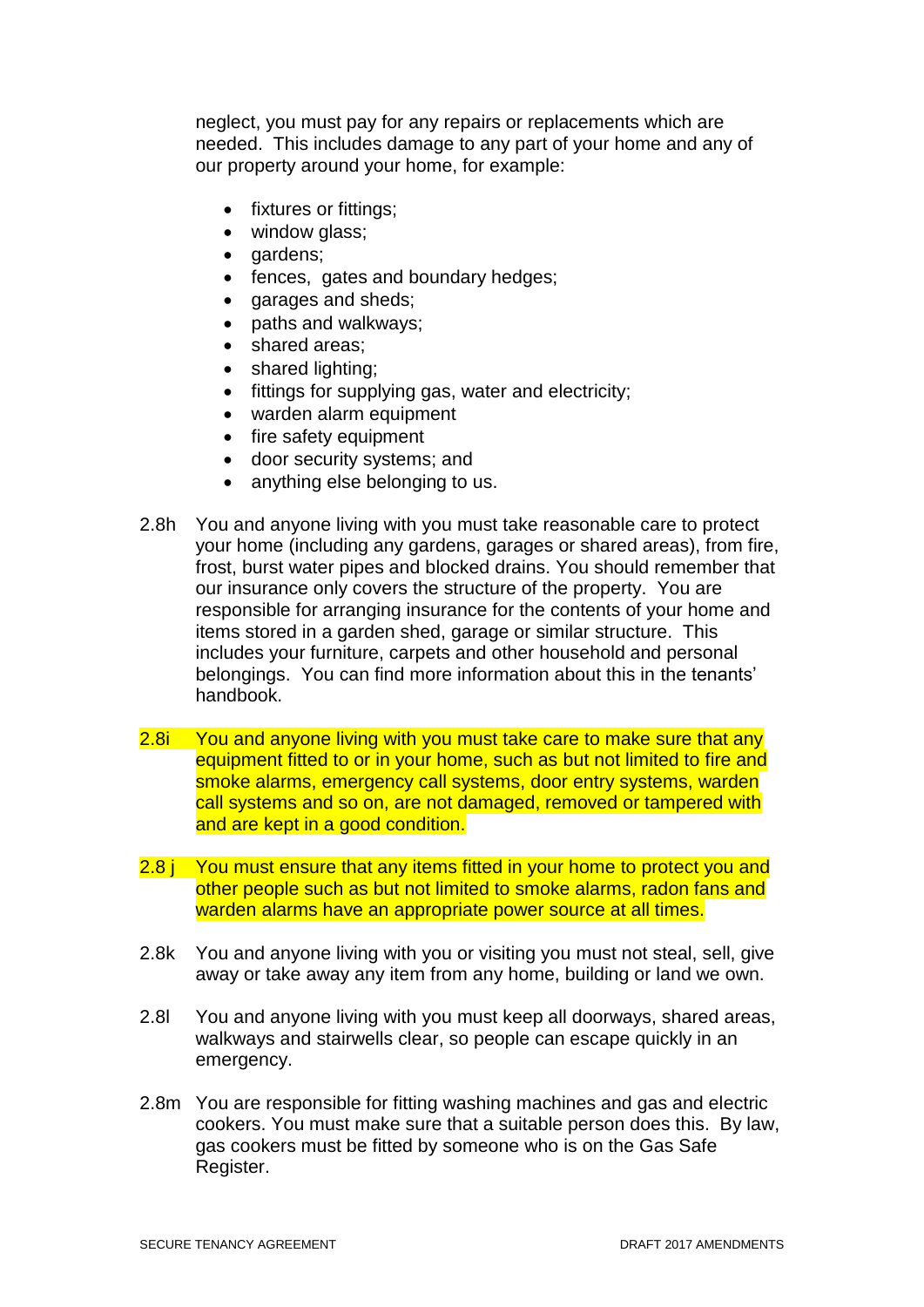- 2.8n You are responsible for ensuring that tumble driers are vented outside the property, by using either a detachable hose or external fixed vent. You will need our permission to create a fixed vent if do so requires you making a hole in the wall.
- 2.8o You are responsible for:
	- decorating the inside of your home, including floor coverings and curtain rails;
	- replacing lost or stolen keys;
	- unblocking baths and sinks;
	- repairing any equipment, fixtures and fittings you have fitted, unless we have agreed in writing to take responsibility for them;
	- repairing any improvements you have made to your home unless we have agreed in writing to take responsibility for them;
	- replacing shower curtains and toilet seats:
	- cleaning extractor fans;
	- washing lines and rotary driers;
	- replacing television aerials and satellite dishes; and
	- replacing light bulbs.
- 2.8p At the end of your tenancy, you must leave the property in a reasonable condition. We will charge you for:
	- any repairs caused by you neglecting or misusing the property;
	- removing any furniture or belongings you have left behind in the property, garden or garage;
	- replacing anything that is missing;
	- carrying out any repairs that you are responsible for; and
	- removing or putting right any alterations you carried out inside or outside the property without our permission.
	- any waste containers removed from the property that have been provided by the Council

#### **2.9 Improvements and alterations**

2.9a You must not carry out any alterations or improvements to your home without first getting our written permission.

Examples of alterations and improvements include:

- decorating the outside of your home;
- altering the structure of your home, including removing inside walls;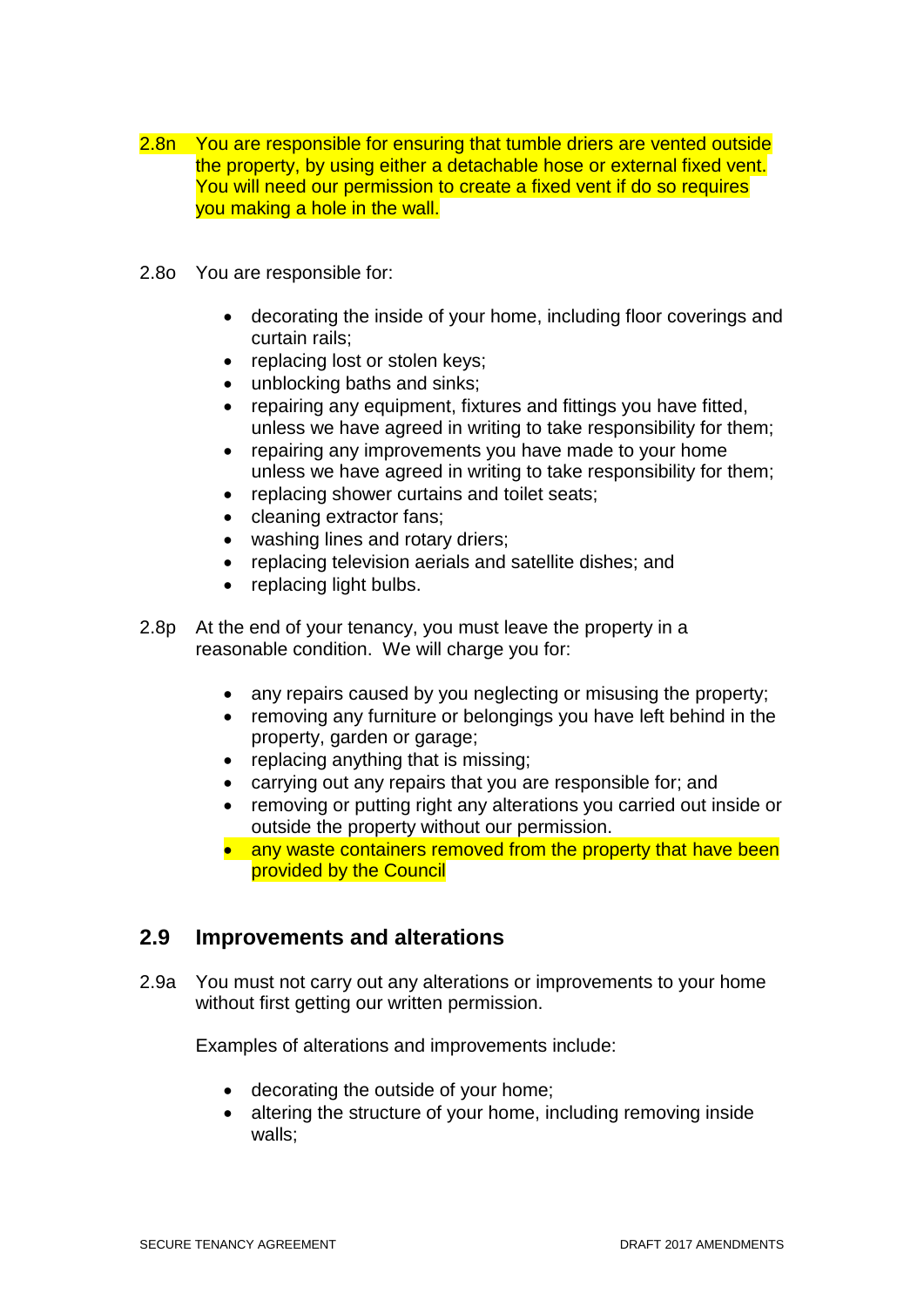- changing or adding fixtures to the property, including in the bathroom or kitchen, TV aerials, satellite receivers and CCTV cameras;
- building structures such as but not limited to garages, sheds, carports or pigeon lofts;
- laying a drive or making a car parking space;
- altering gas, electricity or water services and equipment;
- changing the land levels within the boundaries of your home;
- putting up or removing fences, hedges or other boundary markers; and
- fitting extra plug sockets
- **•** creating a fixed external vent for a tumble drier

We will not unreasonably refuse to give you permission to carry out alterations or improvements. However, we will not give you permission to make alterations that, for example, will make it harder for us to maintain the property, will adversely affect your neighbours or that may make your property unsafe, or if you owe us any money covered by clause 2.2 of this agreement.

Examples of alterations and improvements we would not allow are:

- structural changes that do not meet building regulations;
- Altering the internal or external footprint of your property
- installing pet-flaps in fire doors or in doors which lead into shared areas;
- installing laminate flooring in flats above ground-floor level;
- removal of the warden alarm system, smoke alarms or other safety equipment;
- dividing bedrooms into multiple rooms; and
- anything that makes the property more vulnerable to fire such as installing a log burner or other solid fuel appliance

If we do give you our permission, we may also give you certain conditions which you must keep to when you carry out the work. If you do not keep to these conditions, we may take away our permission. If we refuse to give you permission or we take away our permission, we will write to you and tell you why. If work has already started you may have to put the property back to its original condition. If you do not, we may do the work and you will have to pay our costs.

- 2.9b If we give you written permission to carry out alterations to your home, you must also get any necessary planning permission and building permission.
- 2.9c All work must be carried out by a qualified contractor who is capable of doing the work. You must arrange for us to inspect the work when it is finished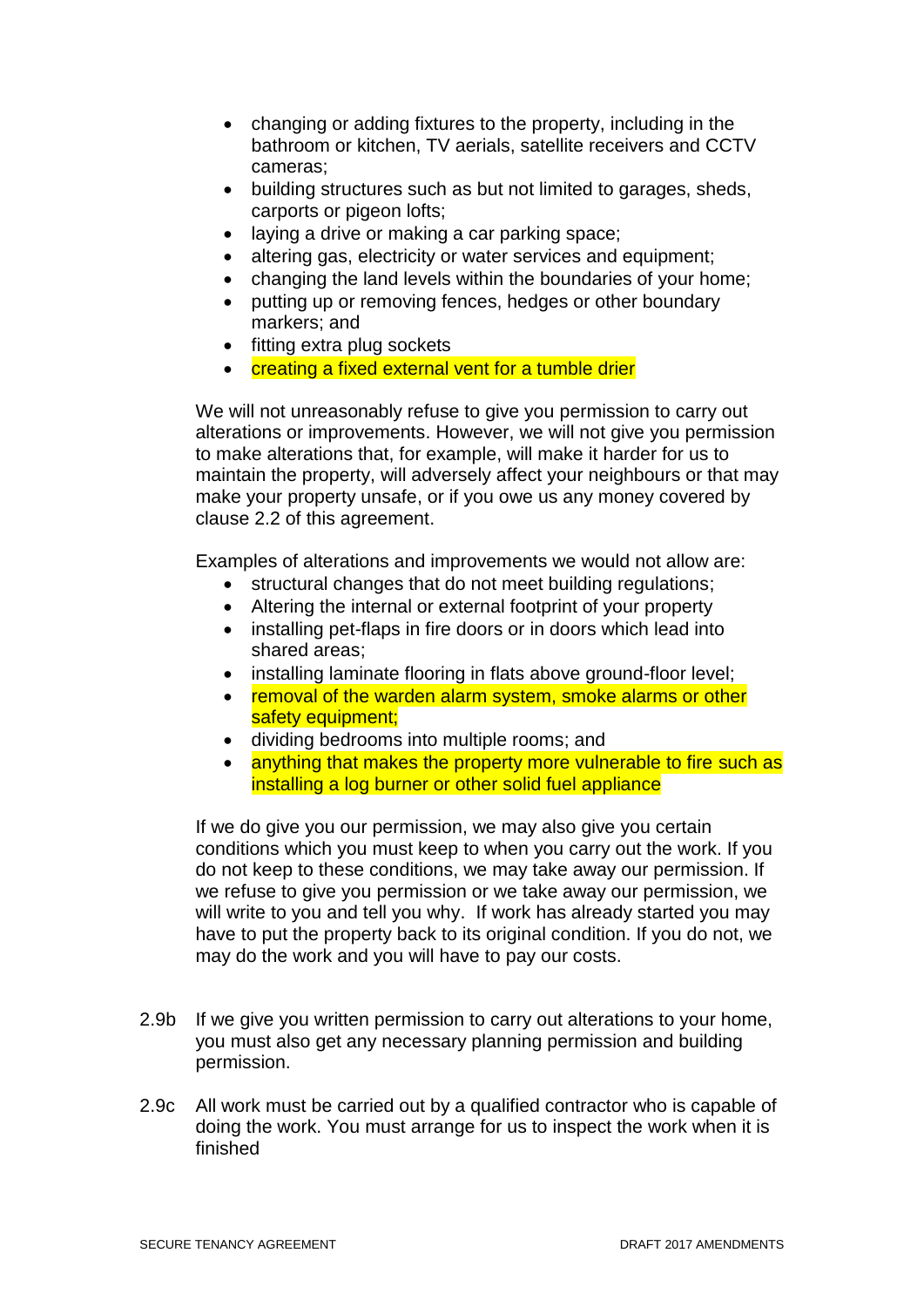- 2.9d While any alterations and improvements we give our permission for are being carried out, you must take reasonable steps to minimise any nuisance or inconvenience caused to other people. You must make sure work is carried out safely and in line with current health and safety legislation.
- 2.9e You are responsible for repairing, maintaining and replacing all improvements you make and any fixtures and fittings you fit in your home. When you move out, we will own any improvements you have made or fixtures or fittings you have fitted. If you take any fixture or fittings with you when you leave, you must put the property back to its original condition. If you do not, we may charge you for any work we need to carry out to do this.

## **2.10 Letting us into your property**

- 2.10a You must allow our employees, contractors and agents into your home or garden at all reasonable times to inspect, repair, service or improve your property and possibly neighbouring properties. By law, we must service gas heating systems every year, and you must allow us into your home to carry out this service. We might also need to enter your property to carry out other landowner responsibilities such as but not limited to checking electrical wiring, safety testing for radon gas, testing the warden alarm system, to replace your kitchen or improve drainage. If possible, we will arrange to visit your home at a time which fits around your other commitments, such as work and holidays. However, if you unreasonably fail to let us into your home, we will give you at least 24 hours' written notice that we will be coming to your home and you must let us in.
- 2.10b You, anyone living with you or anyone visiting your home must make sure all parts of your home are accessible so that when our employees, contractors or agents come to carry out repairs, improvements or similar work, the area in which they are working is clear and clean.
- 2.10c If you report an emergency repair, we will carry out the work within 24 hours. It is important that you let us into the property to carry out the work. If we have given you an appointment and our employees, contractors and agents are not able to get in, we will charge you for the visit.
- 2.10d If you report an emergency repair to us outside working hours and we need to send an operative to attend straightaway, you must ensure we can get in. If we cannot then you will be charged for the cost of the visit.
- 2.10e In an emergency, we may need to get into your home straight away without giving you any notice. If you are not at home during an emergency or you do not let us into your home, we may use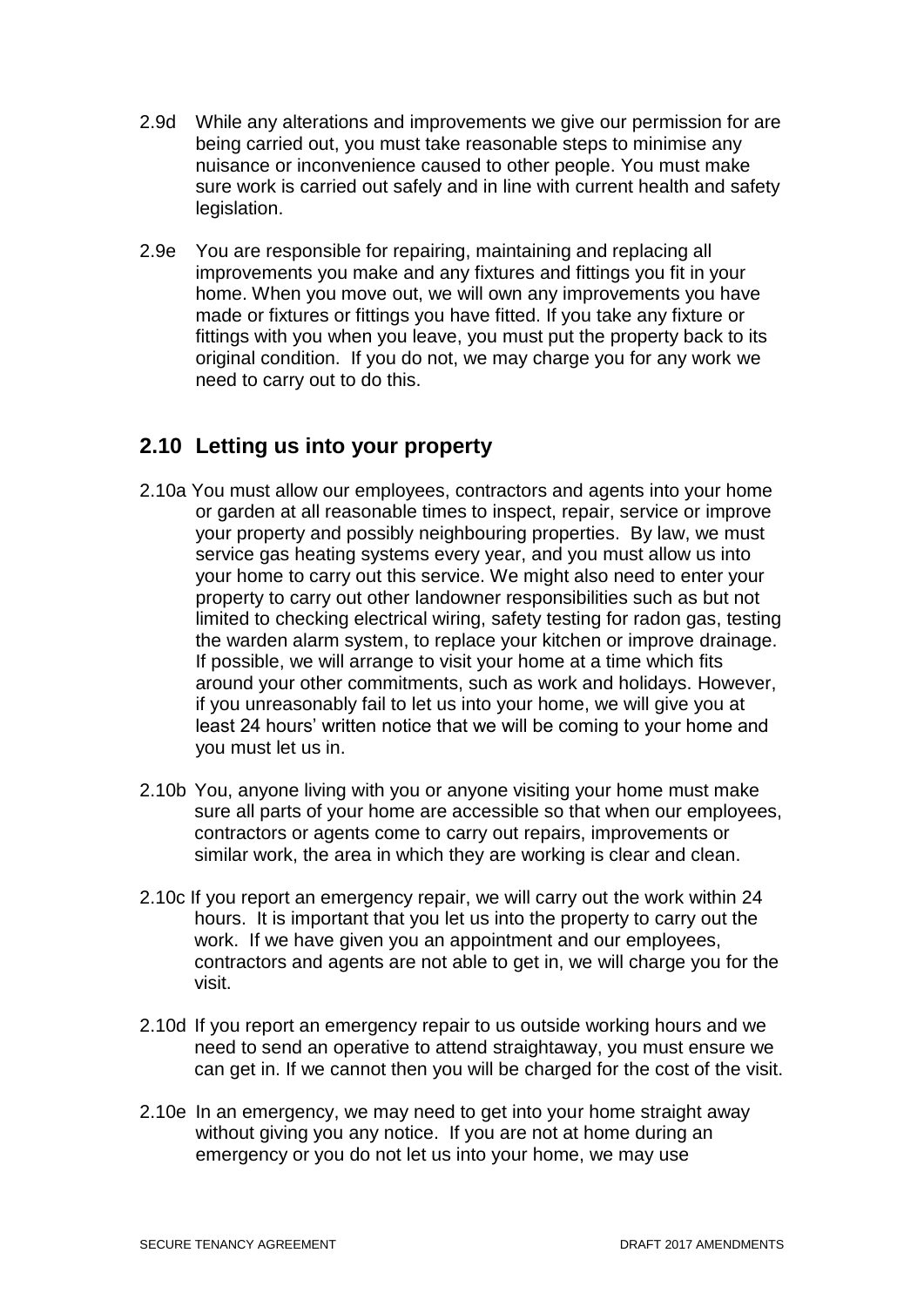reasonable force to get inside. If you refuse to let us into your home in an emergency, you may take legal action against you.

Examples of emergencies include but not limited to fires, floods, gas leaks, where there is a risk that someone will be injured, serious concern for the wellbeing of someone within the property or where the structure of the property is at risk.

2.10f Before you let any of our officers or agents into your home, you should ask to see proof of their identity. All of our employees, contractors and agents carry ID cards.

### **2.11 Your behaviour towards our staff and people acting on our behalf**

You, your family, lodgers, visitors to your home or anyone acting on your behalf must not be violent, threatening, intimidating or aggressive towards our employees, contractors, agents or elected members at any time and at any location. This includes sending or making offensive comments or calls or posting threatening, abusive or insulting comments online or on social media

# **2.12 Ending your tenancy**

- 2.12a You may end the tenancy by giving us at least four weeks' notice in writing. Your tenancy must end on the day your tenancy started, this is usually a Monday. If you are a joint tenant, you can give us notice to end the whole tenancy without agreement from the other joint tenant or tenants although if you intend to do this you must contact us first. You must return all keys to the property to us by 12 noon on the day your tenancy ends. If you do not return the keys on the date the tenancy ends, you will be responsible for paying any rent until the date you give us back the keys or paying for us to change the locks.
- 2.12b If you want to end your tenancy with less than four weeks' notice, you may only do this if you have confirmation in writing from us. We won't allow joint tenancies to end early unless both tenants have said to us in writing that they agree. If you are moving to another of our properties, you will still need to end your old tenancy before the new one starts.
- 2.12c If you give us the keys to your home without written notice to end your tenancy, we will see this as you giving 4 weeks notice and we will end your tenancy on the first Monday after 4 weeks have passed, rent will be payable during the whole of this time.
- 2.12d If you no longer live in the property as your only or main home, we will end your tenancy by giving you a notice to quit (NTQ). We may give you an NTQ at the property or at your last known address. Once the NTQ runs out, we will not be responsible for storing any furniture or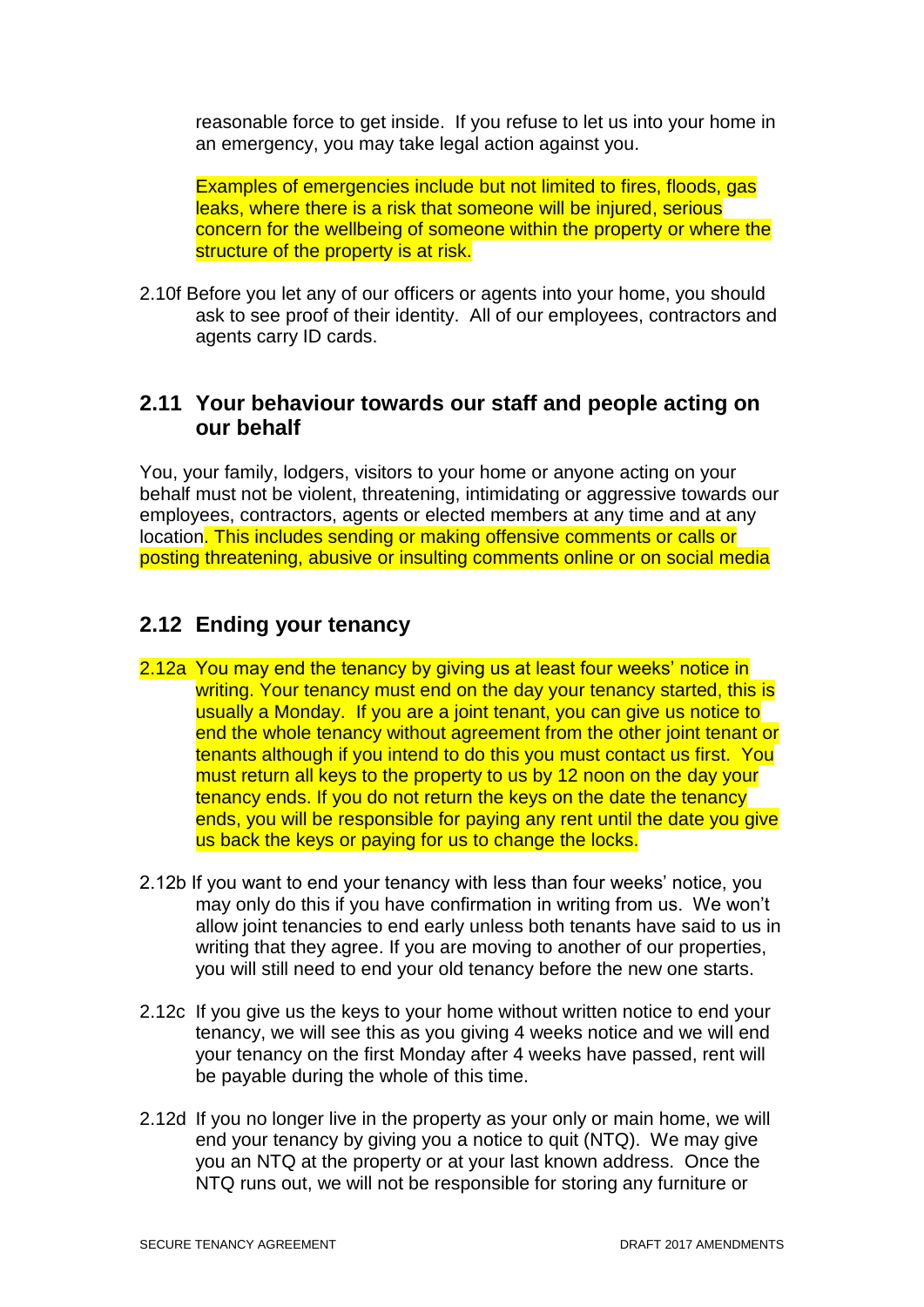personal belongings you have left behind and will recharge any costs of storage and disposal of them to you.

- 2.12e If you pass away and no-one is able to succeed your tenancy, we will accept a termination notice or notice to quit from your next of kin, personal representative, or executor of your estate. The four-week notice period will not apply.
- 2.12f If, after making reasonable enquiries, we think that you have abandoned your home, we will take possession of the property without applying to the court. We will not be responsible for storing any furniture or personal belongings you have left behind and will recharge any costs of disposing of them to you.
- 2.12g You must leave your home and garden (including sheds and garages) clean and tidy. You must remove all of your personal belongings, floor coverings, furniture and any rubbish. We will remove any items that you leave behind and we will recharge any costs of disposing of them to you.
- 2.12h You or anyone living with you must repair any damage before you leave the property. If we have to repair or replace any damaged or destroyed items, you will have to pay for this.
- 2.12i When your tenancy ends, any items remaining in the property, garden or shared areas will become our property. We will recharge any costs of disposing of them or, if they are items of value, sell them and keep the money.
- 2.12j When you leave, you must leave any alterations or improvements that you or anyone living with you has made in a good condition, or you must return your home to its original condition. If you fail to do this, you will recharge you the cost of putting the work right or returning it to its original condition.
- 2.12k When you leave, you must leave the appropriate waste collection containers for your area at the property. If you fail to do this, we will recharge the costs of replacing them to you.
- 2.12l In certain circumstances, we may pay you compensation for the improvements you have made. The amount of compensation we pay you will depend on the improvements you have made, what condition they are in and how long ago you finished the work. For more information, please contact us.
- 2.12m In the last four weeks of your tenancy, we have the right to carry out any works which are needed to bring the property up to a standard where we can let it again. We also have the right to bring possible new tenants to view the property. You must allow us into your home to do this.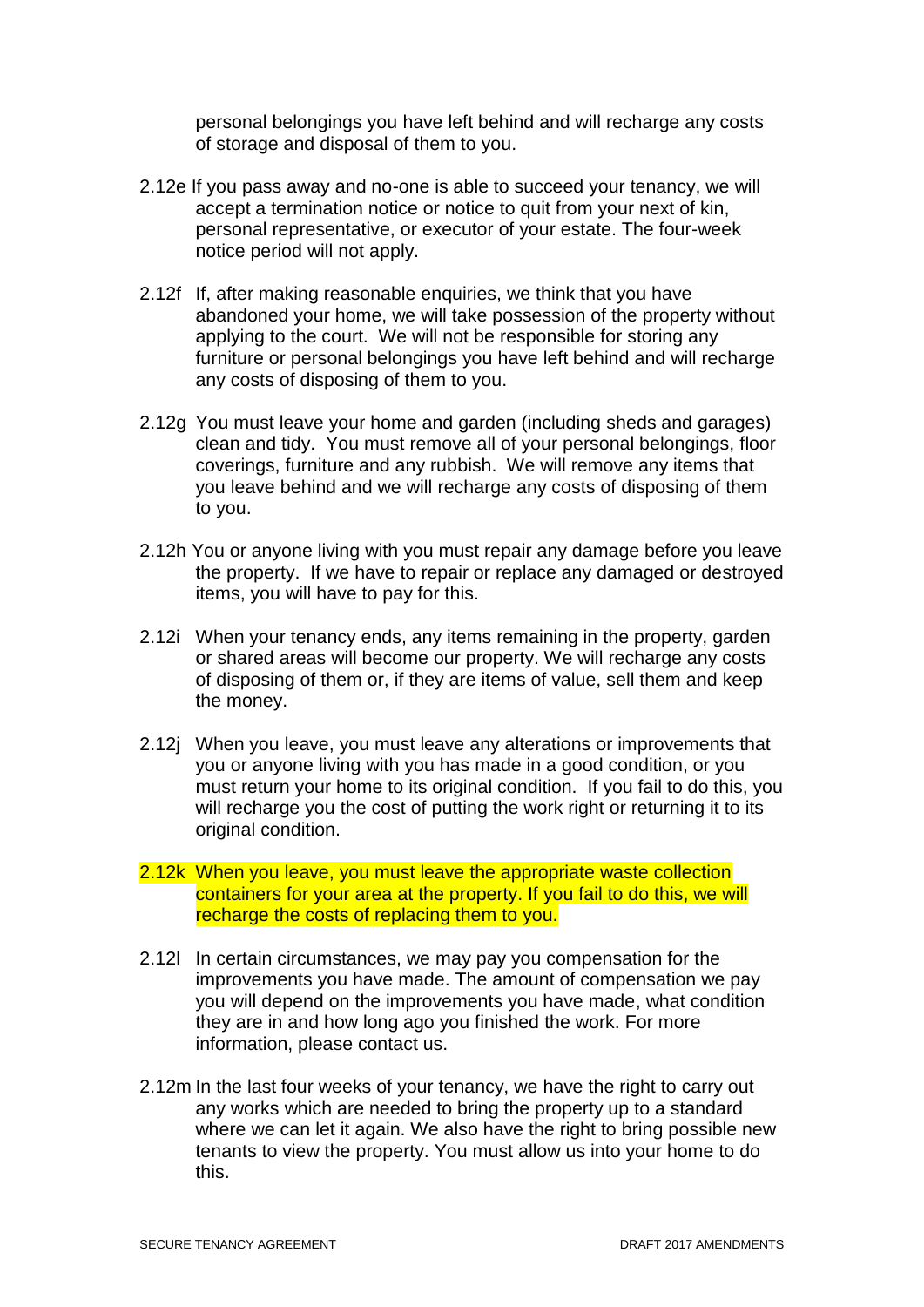## **2.13 Notices**

- 2.13a We may serve any notice on you by putting it through your letterbox, fixing it to your home or leaving it with somebody for you at your home, as well as in any way as allowed by law.
- 2.13b You may serve any notice, including notices during court proceedings, on us at:

High Peak Borough Council Town Hall Buxton **Derbyshire** SK17 6EL

## **2.14 Enforcing your tenancy conditions**

We will decide whether to enforce these tenancy conditions. We may take action against you if you break these tenancy conditions. This may mean we end your tenancy.

## **3 What happens if you do not keep to this agreement**

- 3.1 We will not interfere with your right to live in your home as long as you keep to the conditions of your tenancy agreement.
- 3.2 If you do not keep to any part of this agreement, we will investigate and will usually give you a chance to sort out the problem. If you continue to break the conditions of your tenancy agreement, despite warnings or if the problem is very serious, we will take legal action against you. This may involve giving you a notice that will end your tenancy.
- 3.3 If you do not keep to your responsibilities to carry out repairs and maintenance, or damage your property deliberately or by neglect we may do the repairs and charge you the cost.

#### **4 What happens if we do not keep to this agreement**

- 4.1 We aim to make sure that you receive a high-quality service and we want to deal with your comments or complaints as quickly as possible.
- 4.2 If you have a complaint, comment or compliment about us, you should contact our Customer Services Team via our website [www.highpeak.gov.uk](http://www.highpeak.gov.uk/) or at: